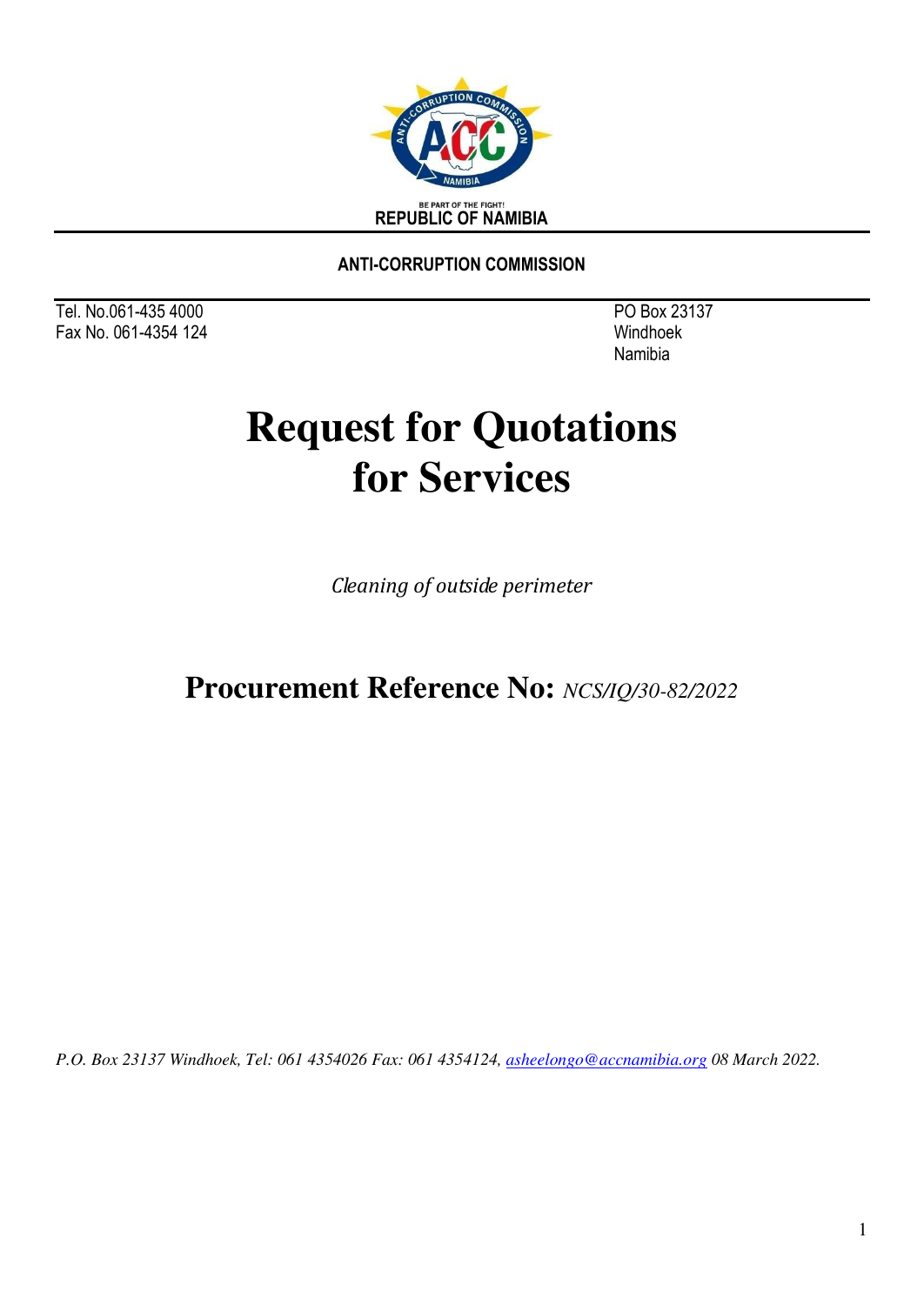### **INFORMAL QUOTATION (OTHER SERVICES)**

### **Procurement Ref. No.** *NCSV/30-82/2021/22*

### **To: All Bidders**

**The** *Anti-Corruption Commission* **hereby invites you to submit your quotation for the services listed hereunder. Your offer should be made on this form, with any annex which you may wish to enclose, and should be sent on fax number** *061 4354124* **or addressed to Antinette Sheelongo, Corner of Monte Blanc and Groot Tiras Street, Eros, Windhoek in a sealed envelope marked Quotation Reference No: NCSAQ/30-82/2021 your quotation should reach the Anti-Corruption Commision on or before the 15 day of February 2022, by 12:00 at latest.**   $\mathbf{1}$ 

**Date: 08 March 2022** 

| o al ialvol. |  |  |  |  |  |  |  |
|--------------|--|--|--|--|--|--|--|
|              |  |  |  |  |  |  |  |

### **Title of Officer: Chief** Administrative Officer

### **Priced Activity Schedule**

| Item<br>N <sub>o</sub> | <b>Brief Description of Services</b>                         | Quantity | <b>Unit of</b><br><b>Measure</b> | <b>Unit Price</b><br>(NS) | <b>Total Price</b><br>(NS) |
|------------------------|--------------------------------------------------------------|----------|----------------------------------|---------------------------|----------------------------|
|                        | Cleaning/weeding of office<br>perimeter- ACC HQ outside only |          |                                  |                           |                            |
|                        | Site visit allowed                                           |          |                                  |                           |                            |
|                        |                                                              |          |                                  | Sub Total                 |                            |
|                        |                                                              |          |                                  | VAT $\omega$ %            |                            |
|                        |                                                              |          |                                  | Total                     |                            |

- *(a) [Insert Public Entities name]* **requested works completion** period: **within** *[insert no.]* **days as from the date of placement of order.**
- (b) Bidder's proposed completion period: within ......... days from date of placement of **order.**
- (c) Validity of offer:  $\{1, \ldots, d\}$  days as from closing date set for submission of quotations. **Remarks** *[if any from Bidder]:*

**I/We agree to supply the abovementioned** services at price(s) quoted by me/us and subject to conditions specified overleaf.

Date **Bidder's signature and seal (Please see overleaf)** 

Schedule 1

 $\overline{c}$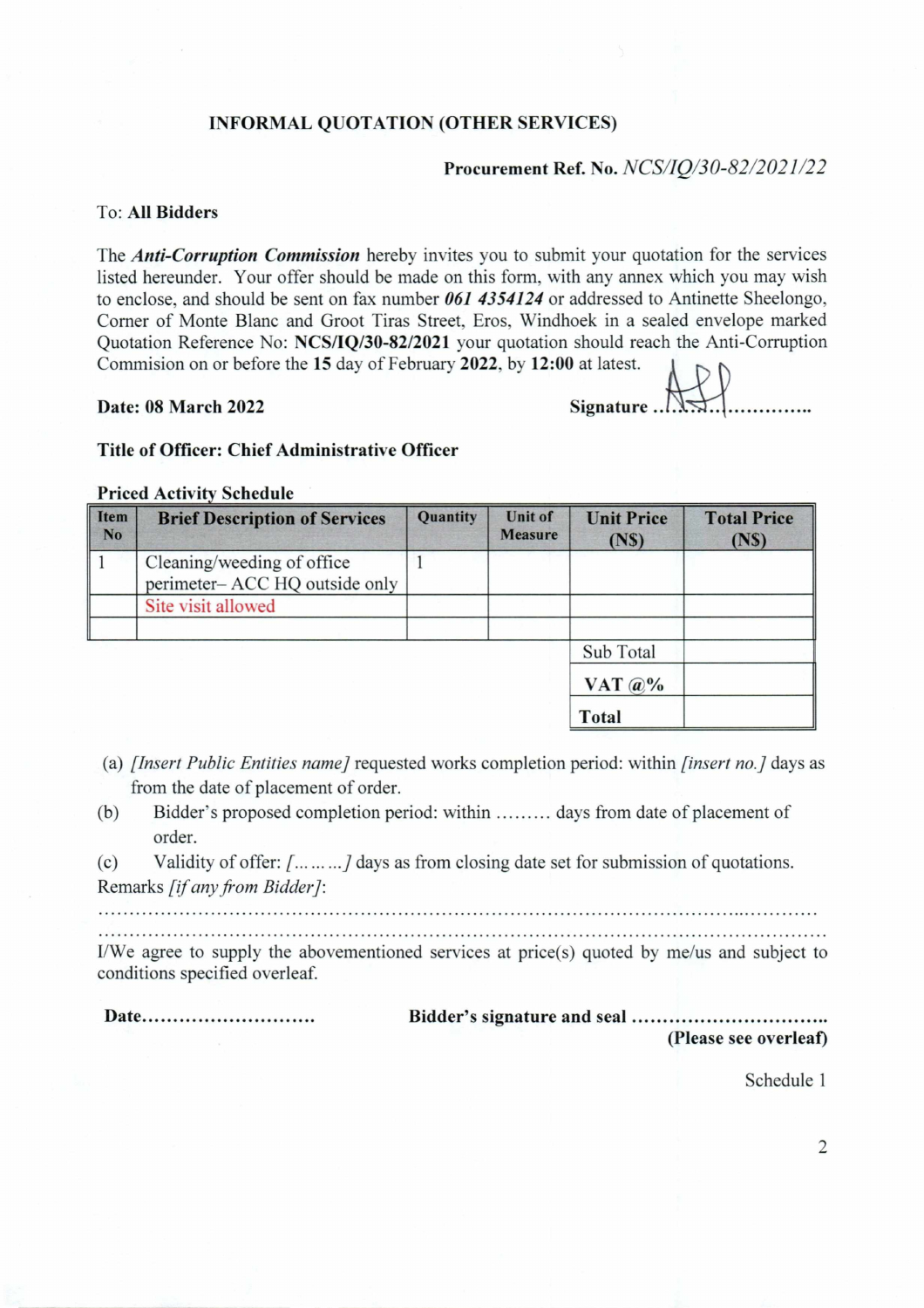### **BID SECURING DECLARATION (Section 45 of Act) (Regulation 37(5) and 56(2)**

### **Date:**

**Procurement Ref No.: NCS/IQ/30-82/2022**

### **To: Anti-Corruption Commission**

I/We\* understand that in terms of section 45 of the Act a public entity must include in the bidding document the requirement for a declaration as an alternative form of bid security.

I/We\* accept that under section 45 of the Act, I/we\* may be suspended or disqualified in the event of

- **(a) a modification or withdrawal of a bid after the deadline for submission of bids during the period of validity;**
- **(b) refusal by a bidder to accept a correction of an error appearing on the face of a bid;**
- **(c) failure to sign a procurement contract in accordance with the terms and conditions set forth in the bidding document, should I/We\* be successful bidder; or**
- **(d) failure to provide security for the performance of the procurement contract if required to do so by the bidding document.**

I/We\* understand this bid securing declaration ceases to be valid if I am/We are\* not the successful Bidder

Signed: .................................................................................................................................................. [*insert signature of person whose name and capacity are shown*]

Capacity of: *[indicate legal capacity of person(s) signing the Bid Securing Declaration]* 

Name: ................................................................................................................................................... *[insert complete name of person signing the Bid Securing Declaration]* 

Duly authorized to sign the bid for and on behalf of: [insert complete name of Bidder]

Dated on \_\_\_\_\_\_\_\_\_\_\_\_ day of \_\_\_\_\_\_\_\_\_\_\_\_\_\_\_\_\_\_, \_\_\_\_\_\_\_ [*insert date of signing]* 

Corporate Seal (where appropriate)

[Note\*: In case of a joint venture, the bid securing declaration must be in the name of all partners to the joint venture that submits the bid.]

*\*delete if not applicable / appropriate*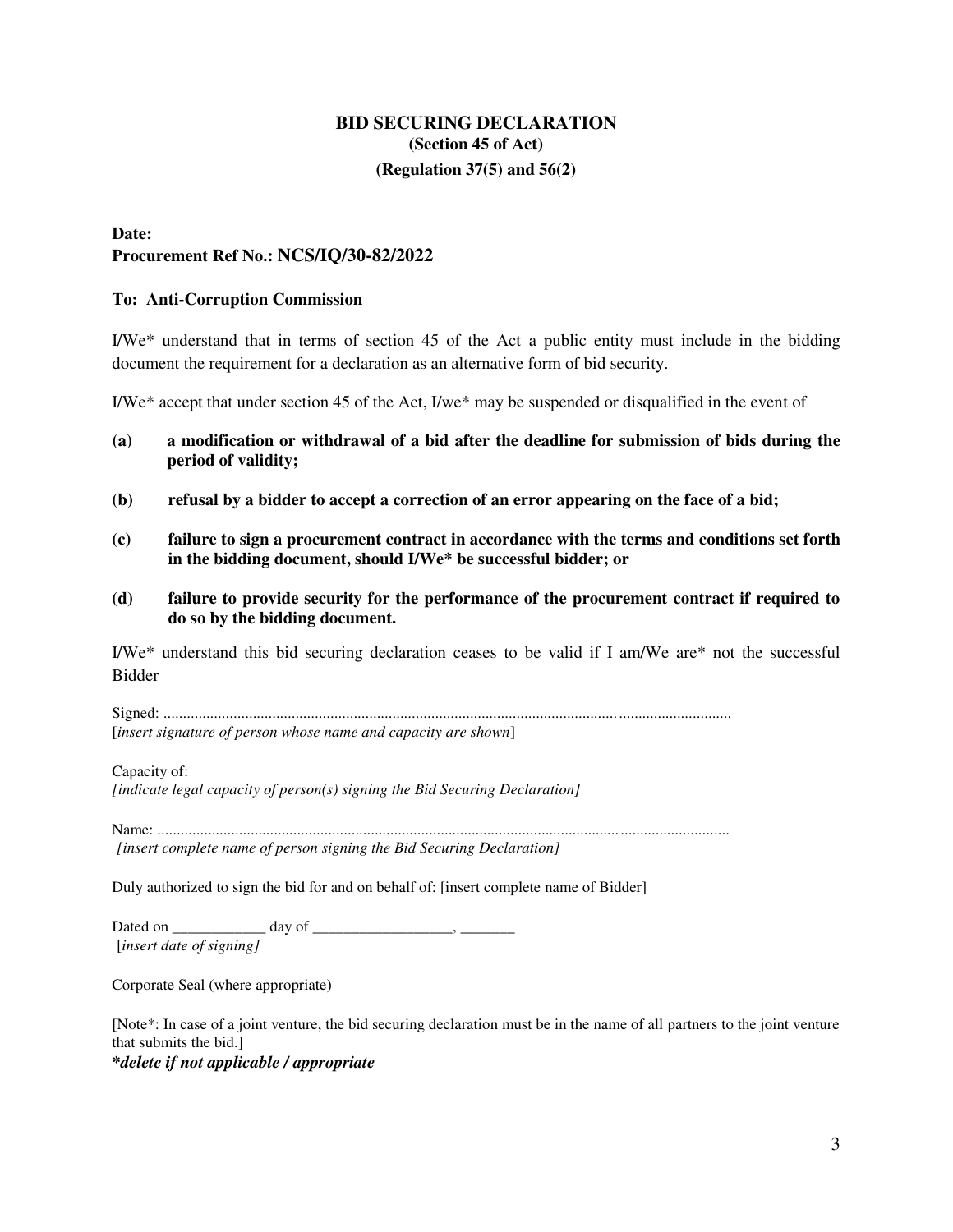

### **Republic Of Namibia**

## **Ministry of Labour, Industrial Relations and Employment Creation**

### **Written undertaking in terms of section 138 of the Labour Act, 2015 and section 50(2)(D) of the Public Procurement Act, 2015**

## **1. EMPLOYERS DETAILS**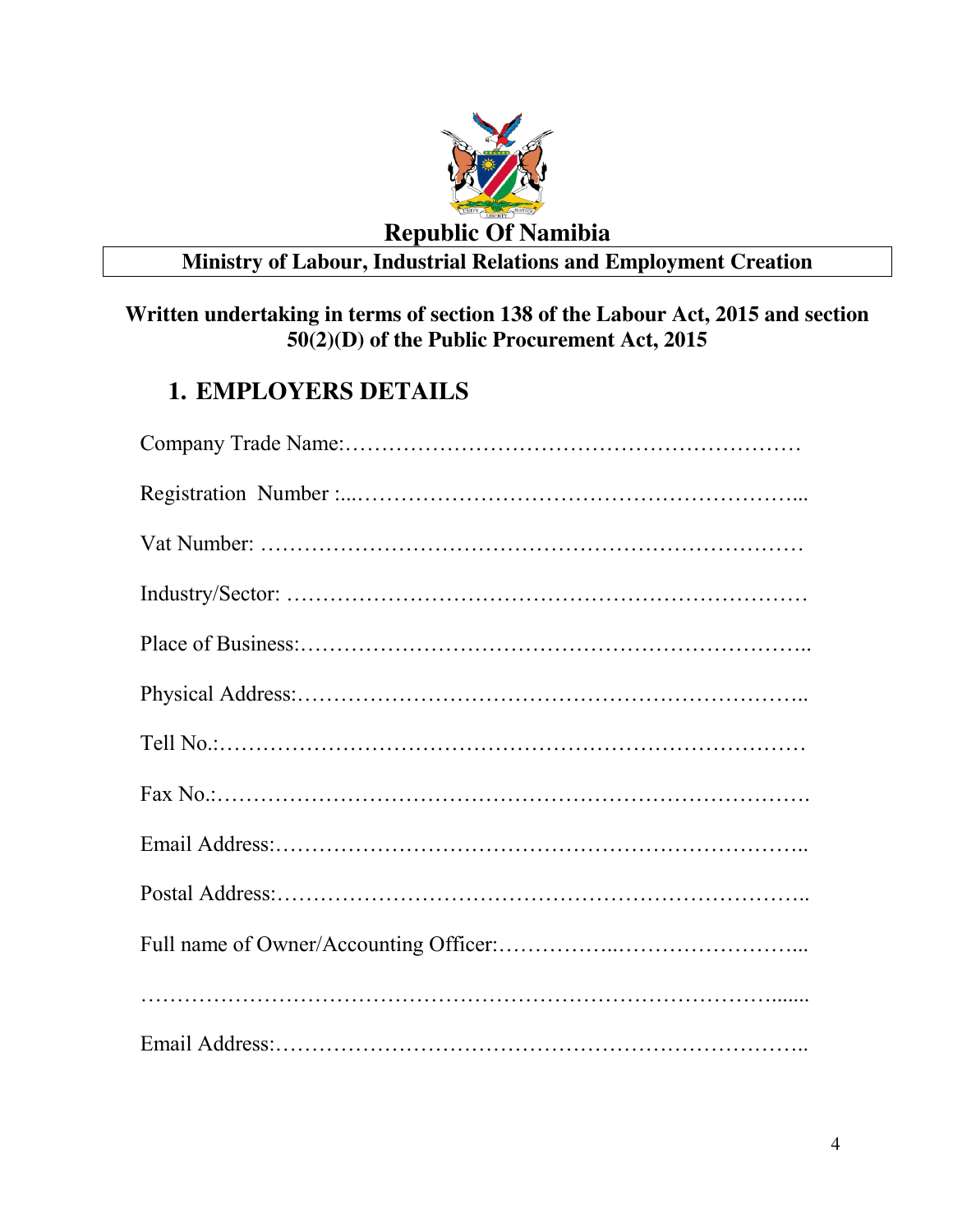## **2. PROCUREMENT DETAILS**

| 3. UNDERTAKING                                                     |
|--------------------------------------------------------------------|
| Location where work will be done, good/services will be delivered: |
|                                                                    |
|                                                                    |
|                                                                    |
|                                                                    |
|                                                                    |

## I ……………………………………………*[insert full name]*, owner/representative

of ………………………………………………………….*[insert full name of company]* 

hereby undertake in writing that my company will at all relevant times comply fully with the relevant provisions of the Labour Act and the Terms and Conditions of Collective Agreements as applicable.

I am fully aware that failure to abide to such shall lead to the action as stipulated in section 138 of the labour Act, 2007, which include but not limited to the cancellation of the contract/licence/grant/permit or concession.

**Signature: ……………………………..**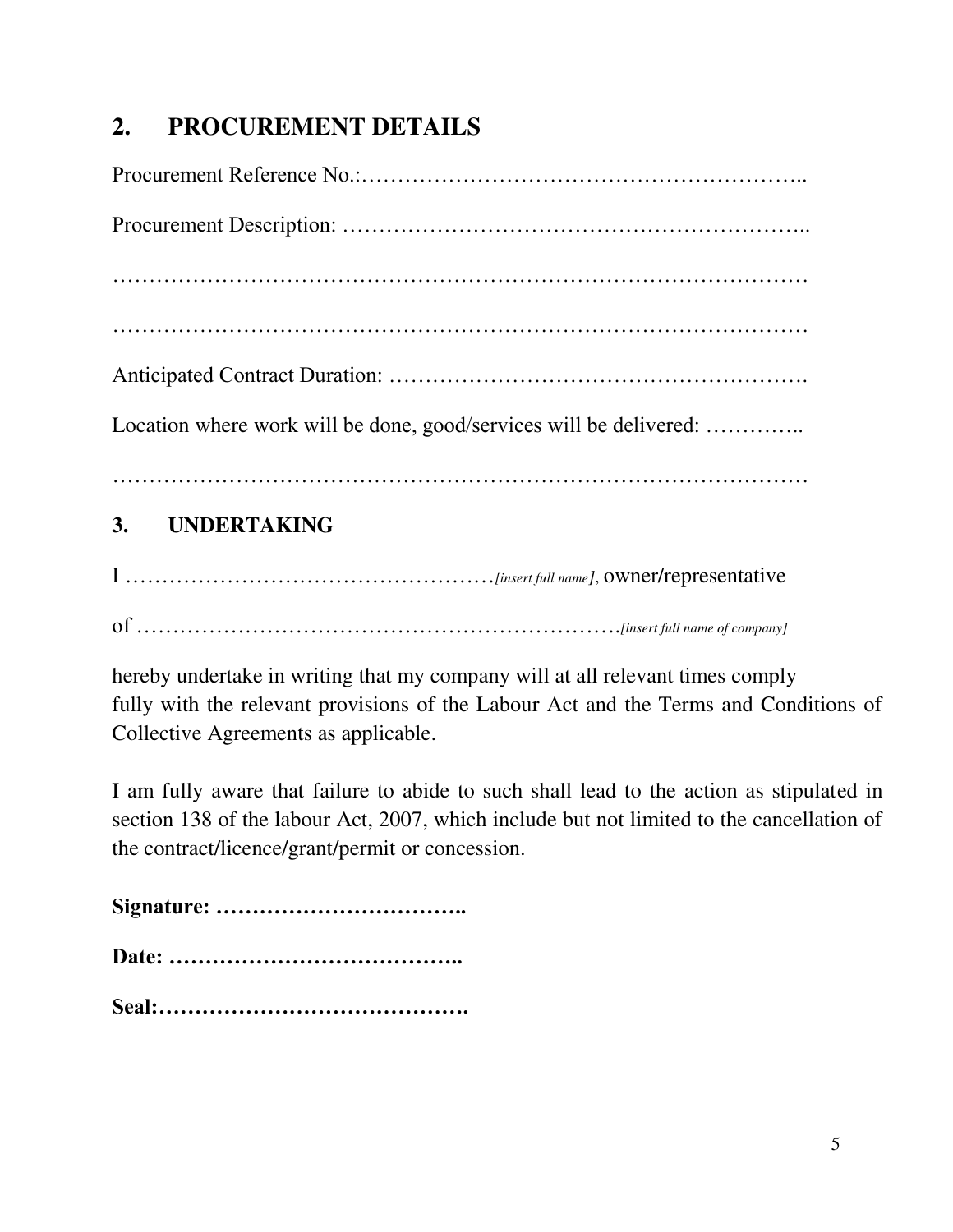### **General Terms and Conditions Applicable**

### **1. Employer**

The Public Entity inviting the Informal Quotation is the Employer for the purpose of entering into contract with the successful bidder.

### **2. Supplier**

The Bidder having submitted the lowest price and whose offer is substantially responsive to the requirements specified shall be selected for award of contract and referred to as the Supplier.

### **3. Rights of Public Entity**

The Public Entity shall have the rights to

- (a) ask for clarifications at time of evaluating quotations and
- (b) reject all quotations.

A Public Entity shall not be bound to accept the lowest or any quotation.

### **1. Eligibility Criteria**

To be eligible to participate in this Quotation exercise, you should:

- (a) a valid certified copy of company registration certificate, (Certified by the Namibian Police or Commission of Oath)
- (b) a valid original or certified copy of an original (certified by the Namibian Police or Commission Oath) of Good Standing Tax Certificate;
- (c) a valid original or certified copy of an original (certified by the Namibian Police or Commission Oath) of Good Standing Social Security Certificate;
- (d) have a valid certified copy of Affirmative Action Compliance Certificate, proof from Employment Equity Commissioner that bidder is not a relevant employer, or exemption issued in terms of Section 42 of the Affirmative Action Act, 1998;
- (e) Submit signed Bid-securing Declaration.

 (f) An undertaking on the part of the Bidder that the salaries and wages payable to its personnel in respect of this proposal are compliant to the relevant laws, Remuneration Order, and Award, where applicable and that it will abide to sub-clause 4.6 of the General conditions of Contract if it is awarded the contract or part thereof;

### **4. Bid Securing Declaration**

Bidders are required to subscribe to a Bid Securing Declaration for this procurement process. The bidder shall furnish as part of its quotation, a Bid Securing Declaration as per the format contained in Schedule 1 of this document.

### **5. Prices**

Prices quoted shall be firm and fixed during validity period of quotation and for execution of contract.